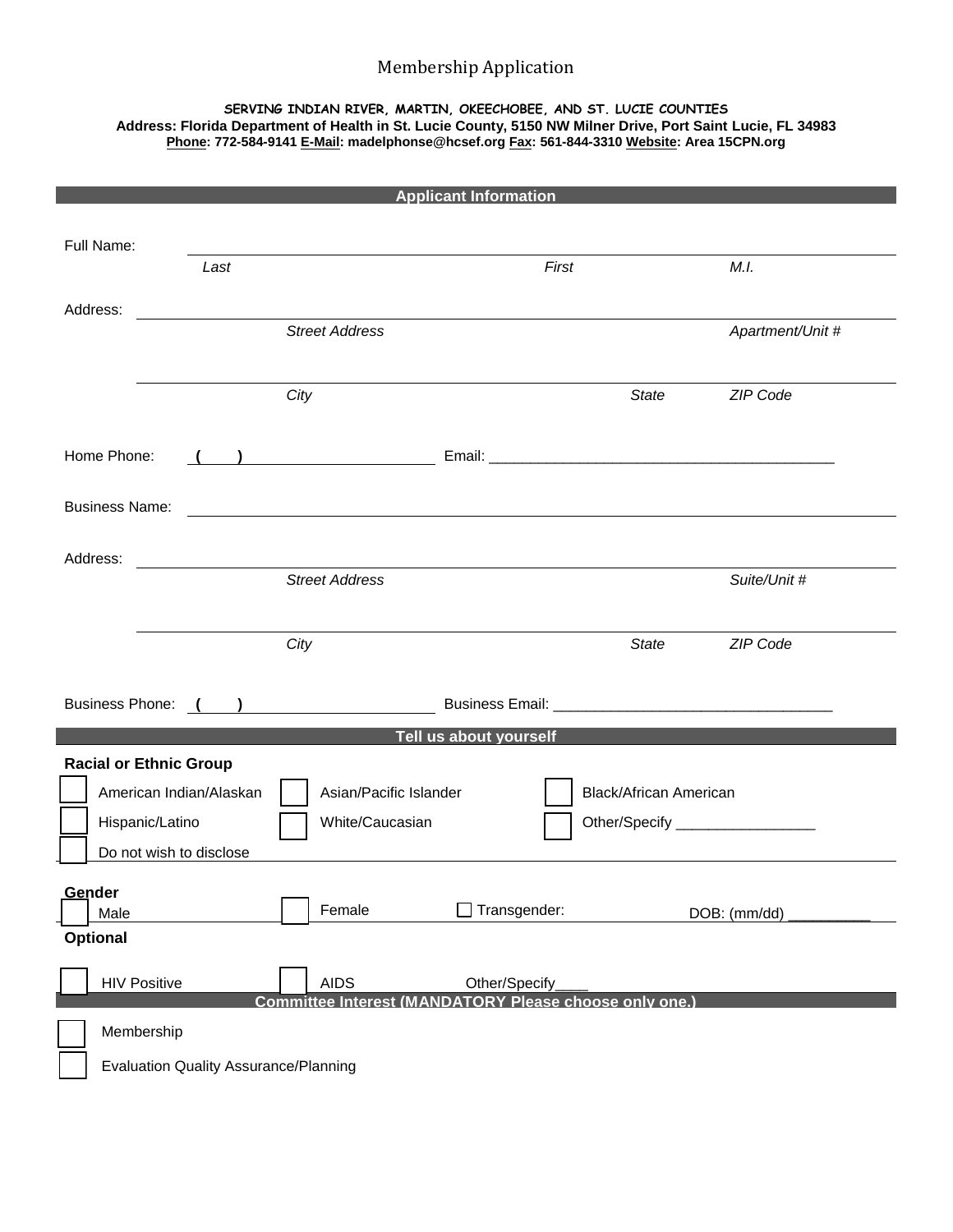|                                                                                                                                                        | <b>Member Conflict of Interest Declaration</b> |  |  |  |  |  |  |  |
|--------------------------------------------------------------------------------------------------------------------------------------------------------|------------------------------------------------|--|--|--|--|--|--|--|
| I, the undersigned hereby affirm that neither I, nor any member of my family, agency or employer: (please<br>check applicable statement)               |                                                |  |  |  |  |  |  |  |
| Will <b>NOT</b> benefit from business conducted by myself as a member of the AREA 15 HIV/AIDS                                                          |                                                |  |  |  |  |  |  |  |
| Will benefit from business conducted by myself as a member of the AREA 15 Comprehensive                                                                |                                                |  |  |  |  |  |  |  |
| Describe potential conflict and names of persons involved                                                                                              |                                                |  |  |  |  |  |  |  |
|                                                                                                                                                        |                                                |  |  |  |  |  |  |  |
|                                                                                                                                                        |                                                |  |  |  |  |  |  |  |
| I understand and agree to notify the AREA 15 HIV/AIDS Comprehensive Planning Network in writing upon any<br>changes in the above conflict of interest. |                                                |  |  |  |  |  |  |  |
| <b>Printed Name of Applicant</b>                                                                                                                       |                                                |  |  |  |  |  |  |  |
| Signature                                                                                                                                              | Date                                           |  |  |  |  |  |  |  |
|                                                                                                                                                        |                                                |  |  |  |  |  |  |  |

## **Memorandum of Understanding Confidentiality of Client Information**

The purpose of the Memorandum of Understanding is to emphasize that all information held in client records is confidential, with access governed by state and federal laws. Information which is confidential includes a client's name, address, date of birth, medical, social, and financial data, and services received. In addition, the fact that someone has had an HIV test is confidential, whether the result of that test is positive, negative or if there is a client self-disclosure. Data collection by interview, observation or review of documents should be conducted in a setting that protects the client's identity from unauthorized individuals.

Section 384.29, Florida Statutes, address the need for special discretion in the handling of sexually transmissible disease information. Sexually transmissible disease, by their nature, involves sensitive issues of privacy and all programs designed to deal with these diseases should afford privacy and confidentiality to the client.

Section 381.609, Florida Statutes, deals with confidentiality of HIV test results. There are penalties for violating this statute. These penalties range from disciplinary action by agency to a criminal misdemeanor.

I understand and agree to abide by these confidential provisions.

\_\_\_\_\_\_\_\_\_\_\_\_\_\_\_\_\_\_\_\_\_\_\_\_\_\_\_\_\_\_\_\_\_\_\_\_\_\_\_\_\_\_\_\_\_\_\_\_\_\_\_\_\_\_

Agency Name (if applicable)

\_\_\_\_\_\_\_\_\_\_\_\_\_\_\_\_\_\_\_\_\_\_\_\_\_\_\_\_\_\_\_\_\_\_\_\_\_\_\_\_\_\_\_\_\_\_\_\_\_\_\_\_\_ Printed Name

\_\_\_\_\_\_\_\_\_\_\_\_\_\_\_\_\_\_\_\_\_\_\_\_\_\_\_\_\_\_\_\_\_\_\_\_ Signature Date